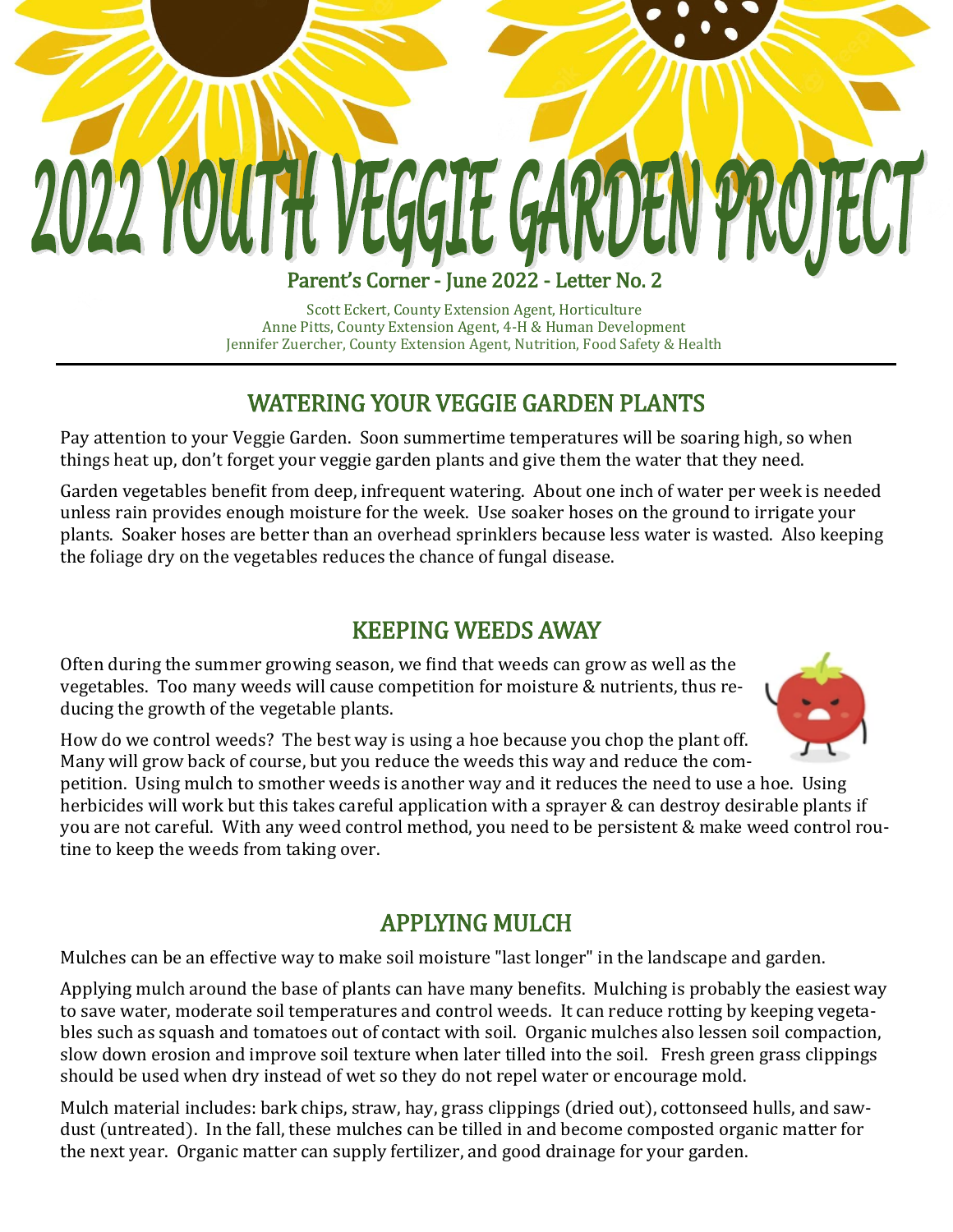## TRAINING YOUR TOMATOES

In small garden areas, tomatoes can be staked to conserve space. This usually produces earlier tomatoes because vines are pruned to promote fruit growth.

Many gardeners choose to use cages or trellises for each plant. This keeps tomatoes and foliage off the ground and conserves space while allowing plenty of foliage protection during the hot summer months.



Place the cylinder or a cage over a single transplant and allow the plant to grow normally. You don't have to tie the plant to the cage, but you may have to push stems back in if they grow out of the holes. Using this method, you should have ripe tomatoes until frost.

### FERTILIZING YOUR PLANTS

California Wonder Pepper – Use 2 tablespoons of all purpose fertilizer in June.

Crimson Sweet Watermelon - Use 2 tablespoons of all purpose fertilizer in June. Side dress when vines begin to run.

Big Mama Hybrid Tomato - Use 2 tablespoons of all purpose fertilizer in June. Side dress when first fruits are small (walnut size).

Mammoth Sunflower – Give each sunflower 1 tablespoon of all purpose fertilizer in June and July.

(Side dressing is the application of fertilizers in a shallow furrow or band along the side of vegetable row or in a circle around individual plants.)

### BE ON THE LOOK OUT FOR SPIDER MITES!

Spider mites tend to be serious pests of cultivated plants. Two-spotted spider mites seem to flourish in hot, dry weather. They are small, active creatures that look like specks running around the undersides of the leaves. They vary from almost no color at all to pale yellow. Spider mites feed on the foliage by withdrawing juices and chlorophyll from the plant. A convenient way to detect mites is to strike a few branches of the plant with one hand while holding a white piece of paper under the branches with the other hand. If spider mites are present, they can be seen running on the paper. If they appear on the leaves of your tomato plants, spray the plants thoroughly at least two times (7-10 day intervals) with horticultural oil, insecticidal soap, or malathion.



**Kansas State University Agricultural Experiment Station and Cooperative Extension Service**

K-State Research and Extension is an equal opportunity provider and employer.



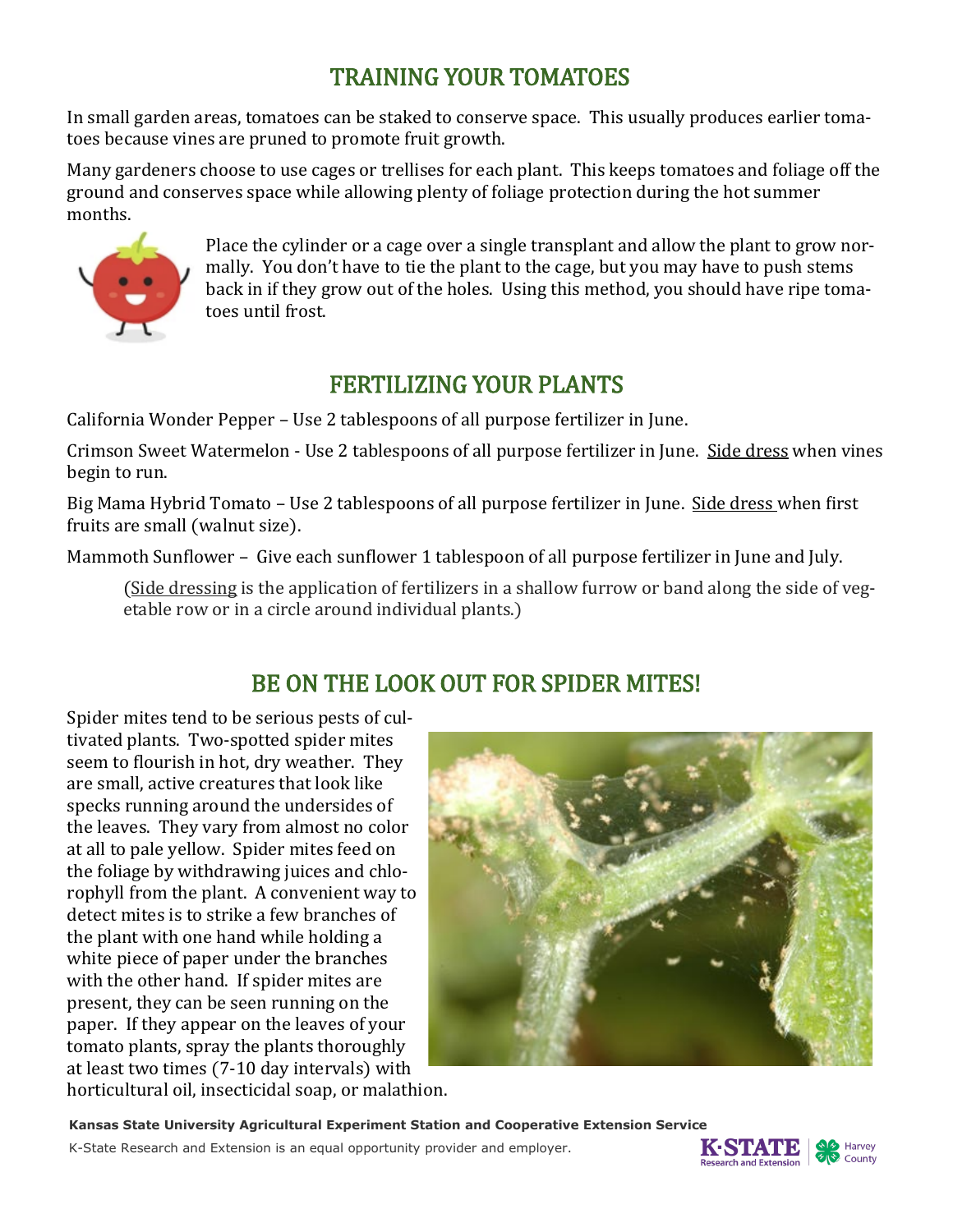

### Peppers have a lot going for them!

They are low in calories and are loaded with good nutrition. They come in all sizes and colors. Some pack heat. Others are sweet. You can get peppers fresh, frozen, dried, or canned. Of course, growing your own are the best option!

All varieties of peppers are excellent sources of vitamins A and C, potassium, folic acid, and fiber. Plus, the spicy ones liven up bland food, making it more satisfying. You've probably seen green, orange, yellow and red bell peppers in the grocery store. Red peppers pack the most nutrition, because they have been on the vine longest. Green peppers are harvested earlier, before they have a chance to turn yellow, orange, and then red. Compared to green bell peppers, the red ones have almost 11 times more beta-carotene and 1.5 times more vitamin C.

Peppers are very versatile. You can add raw ones to everything from dips and salads to pasta dishes. Roasting peppers is easy, too. Cut a small slit near the stems. Grill or broil until blackened. Then let them steam by zipping into a plastic bag for about 15 minutes before scraping off the skin and removing the stem, core, and seeds. Toss red peppers in a stir-fry for a hit of color, too.

When working with hot peppers, remember that they can burn your skin and eyes. Wear rubber gloves while you're handling them, keep your hands away from your face, and wash your hands as soon as you're done.